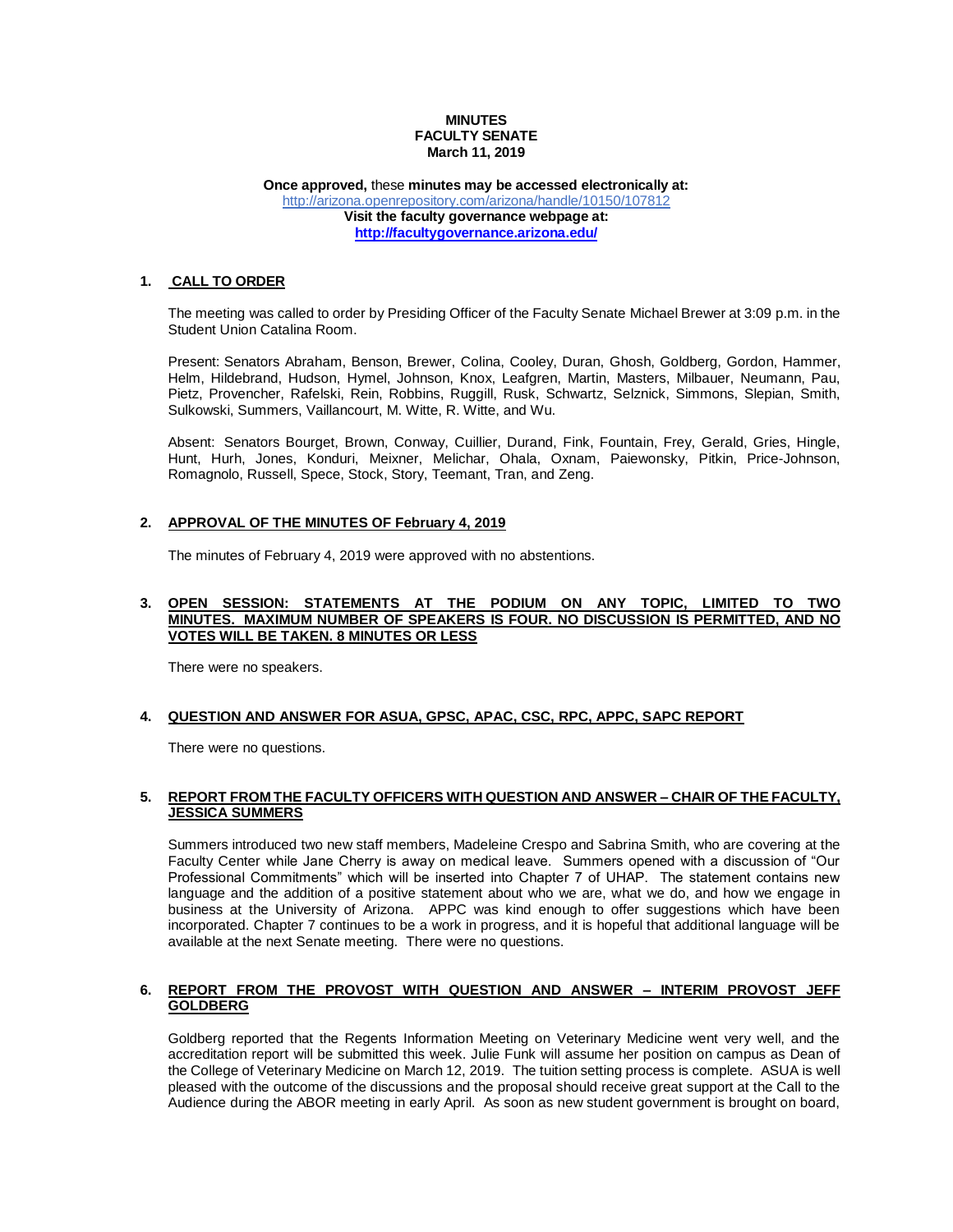a university finance orientation will be held. This will allow key conversations to held during the fall semester and finalized in January. A key issue in this process focuses on guarantee tuition for four-year PhD students and finding philanthropic dollars for funding. Searches are underway for two positions that will include a portion of Vin del Casino's current portfolio. Both positions will be posted internally and externally. A finalist for the Dean of Engineering has been selected and an offer package is being prepared. The Regent's Cup debate competition which has been in the design phase over the past year is on schedule for the fall. The first reading of the ABOR General Education policy will be held at the Academic Affairs Subcommittee meeting in March. Productive meetings were held with Pima Community College and Estrella Mountain Community College in Maricopa county and focused on strategies to improve recruitment and retention of transfer students. Findings suggest that growing enrollment is incumbent upon enhanced visibility on community college campuses and meaningful student support during and after recruitment. Going forward, the advent of online learning and micro campuses at the community college level will be significant initiatives in improving student enrollment. The proposal to reorganize UA South as UA Sierra Vista College of Applied Science and Technology continues to move forward.

## **7. REPORT FROM THE PRESIDENT WITH QUESTION AND ANSWER – JON DUDAS**

In light of President Robbins' attendance at "Cats at the Capital" event involving alumni and special guests, and his introduction on the House and Senate floor today, Dudas gave the President's Report. Following an exhaustive national search, Jane Hunter was selected to serve as Vice President for Strategic Initiatives. The Office of Strategic Initiatives remains focused on bringing together a select team to work exclusively on executing and implementing strategic initiatives. These initiatives have been segmented into different categories including those that are being executed with existing funding, those that are being considered for a specific strategic planning fund, and initiatives that can go forward after funding sources are secured through later budget availability or fundraising. A strategic planning fund will be created separately from the general operating budget, allowing the university to invest in its future while simultaneously addressing general operating budget challenges. In the State Legislative Update, the Governors' Budget Proposal for Universities allowed for one-time dollars in the amount of \$9.5 million to the UA. There were also increases for the Health Insurance Trust Fund (HITF) in the amount of \$15 million to the UA to hold HITF harmless. SB1080.SCR 1001 established a new one cent sale tax to generate funding for K-12, and ongoing education for higher education with the goal of educating more teachers in Arizona. Additionally, a bill was introduced to fund graduate medical education to address the physician shortage in Arizona. SB1354 appropriated the following: \$20 million to graduate medical education (funding for residencies and fellowships); \$11 million to University of Arizona Health Sciences; \$10 million for Department of Health Services to establish programs to provide grants to institutions that train nurses and utilize retired physicians and nurses to address the healthcare provider shortage; and \$9 million for loan forgiveness programs for physicians willing to practice in underserved areas within the state. Upon his arrival, President Robbins provided a few comments regarding the importance of supporting the Strategic Plan. Robbins discussed the need for transparency in communicating how the budget is allocated, in addition to sharing the operational needs and infrastructural challenges faced by the institution.

## **8. ACTION ITEM: REVISIONS TO THE CONSTITUTION & BYLAWS – VICE CHAIR OF THE FACULTY, MICHAEL BREWER**

Brewer brought forward four Constitution and Bylaws changes to the Senators. The first **[Motion 2019/19-13]**  establishes the Petitions Committee as a University Committee with Shared Governance Participation and includes changes to the Constitution and Bylaws. Motion was approved as a housekeeping change and is detailed at the end of these minutes. The second, **[Motion 2019/19-14]** provides a means for avoiding the scheduling of meetings of Senate on religious holidays and affects both the Constitution and the Bylaws. Motion was approved as a housekeeping change and is detailed at the end of these minutes. The third **[Motion 2019/19-15]** proposed modifications of both documents, to create continuity in the size of the Faculty Senate. Motion was declined and is detailed at the end of these minutes. The fourth **[Motion 2018/19-16**] sought to correct erroneous requirements for membership of the Nominating Committee in the Bylaws. Motion was approved to be sent to a vote of the General Faculty.

## 9. **ACTION ITEM: GRADUATE CONTINUOUS ENROLLMENT POLICY PROPOSAL, MASTER OF SCIENCE IN ENTREPRENEURSHIP – CHAIR OF THE GRADUATE COUNCIL, RON HAMMER**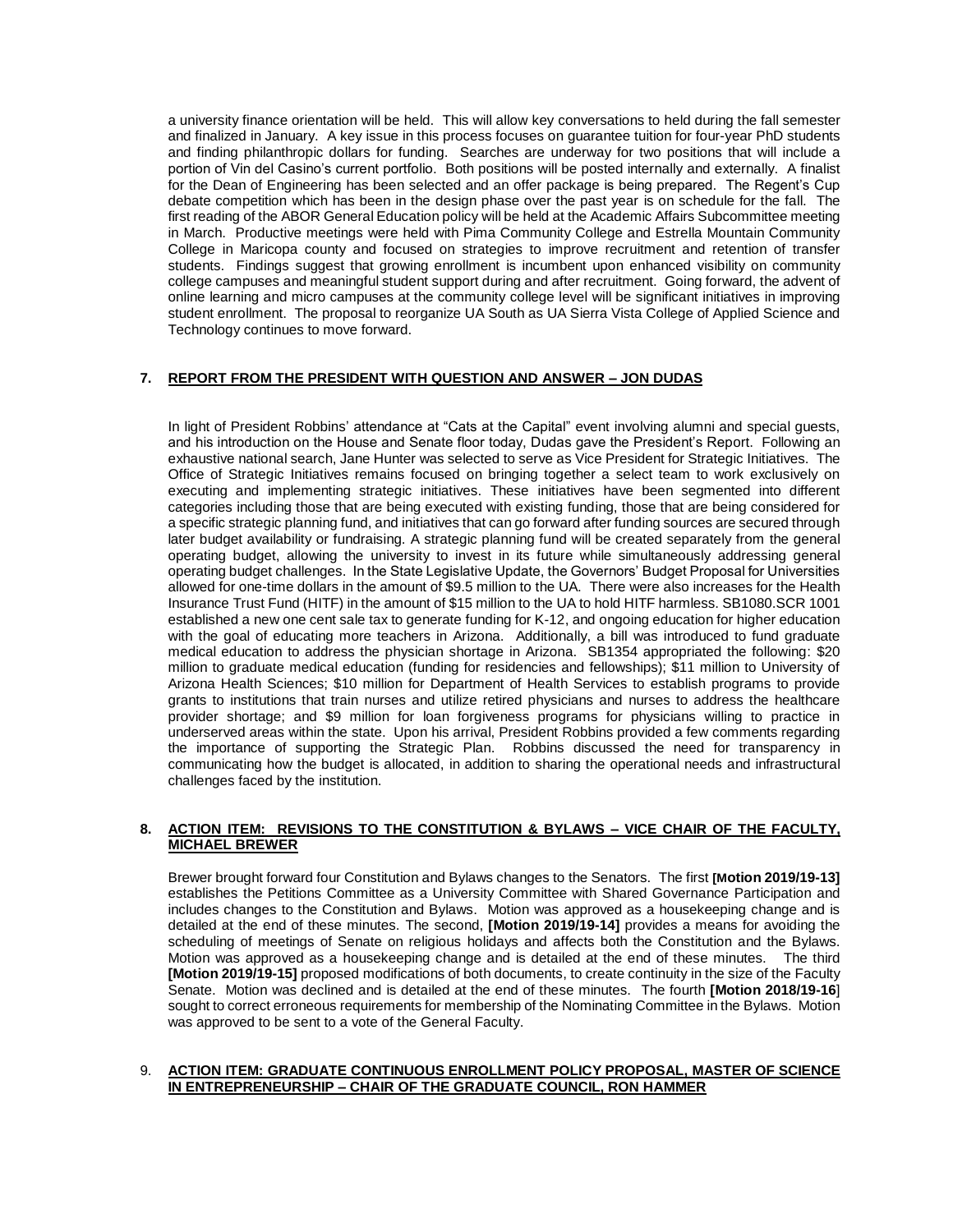All items come to Senate as seconded motions from Graduate Council. Graduate Continuous Enrollment Policy Proposal **[Motion 2018/19-17]** passed and is detailed at the end of these minutes. Master of Science in Entrepreneurship passed **[Motion 2018/19-18]** and is detailed at the end of these minutes.

### **10. ACTION ITEM: BACHELOR OF APPLIED SCIENCE IN CYBER OPERATIONS, MINOR IN AMERICAN SIGN LANGUAGE – CHAIR OF THE UNDERGRADUATE COUNCIL, NEEL GHOSH**

All items come to Senate as seconded motions from Undergraduate Council. Bachelor of Applied Science in Cyber Operations **[Motion 2018/19-19]** passed and is detailed at the end of these minutes. Minor in American Sign Language **[Motion 2018/19-20]** passed and is detailed at the end of these minutes.

## **11. INFORMATION ITEM: TEXTBOOK AFFORDABILITY INITIATIVES – ASSISTANT DIRECTOR UA ASSOCIATED STUDENT BOOKSTORE, CINDY HAWK**

Hawk introduced herself and presented an update on the success of the textbook affordability initiatives. Since 2013, students have realized a savings of over \$3.5 million thanks to faculty offering course materials through the Inclusive Access Program. A considerable shift occurred in the marketplace over the last five years from printed textbooks access to inclusive access digital course materials. There is a strong partnership between the UA Bookstore and the UA Library which allows access to open educational resources, inclusive access and print textbooks. The textbook adoption deadline is looming, and Hawk appealed to the Senators to submit their requests for textbook adoption and inclusive access as soon as possible.

## **12. INFORMATION ITEM: UHAP CHAPTER 5.2 REVISIONS – CHAIR OF THE COMMITTEE OF ELEVEN, STEVE SCHWARTZ**

Schwartz presented revisions to the section of UHAP that applies to annual performance reviews of administrative personnel, including but not limited to deans and department heads There is some disappointment that the current regulation has not been universally implemented. The existing five-year process, while somewhat transparent, has been deemed inadequate and time consuming. Although there is mandated annual review of deans by the Provost, there is a general lack of transparency to the faculty of the unit. While most of Chapter 5.2 remains the same, proposed modifications include: 1.) the creation of a mechanism whereby faculty are directly involved in this process on an annual basis; 2.) a guarantee that the review actually occurs on an annual basis; and, 3.) the provision of a list of annual reviews conducted in all colleges to faculty governance representatives. The feedback loop as mandated as part of the feedback process would be amended to allow an executive summary to be released to the faculty of each unit. The final point of 5.2 is a description of how deans and department heads will be evaluated. It is important that administrators be able to quantify the accomplishments of the deans and associate/assistant deans and how those accomplishments have benefited the academic function of the college. If results of the review cannot be quantified, subsequent action should be taken.

### **13. INFORMATION ITEM: STRATEGIC PLAN IMPLEMENTATION – VICE PRESIDENT OF STRATEGIC INITIATIVES, JANE HUNTER**

Hunter introduced herself and explained that the purpose of the Office of Strategic Initiatives is to showcase the values and aspirations of the extended UA community on campus, across Arizona, and around the world. The Five Pillars of the Strategic Plan and their emphases were highlighted. Despite encountering some challenges at the onset, the Office of Strategic Initiatives continues to work diligently to promote communication in all directions, from implementation to execution. Ongoing investment of these strategic goals is essential, and many opportunities for engagement exist. Moving forward, the OSI appreciates the chance to leverage these initiatives through heightened communication of shared successes and challenges, and continued participation in focused networking and collaboration events.

### 14. **EXECUTIVE SESSION**

Observers were asked to leave the room to observe Executive Session.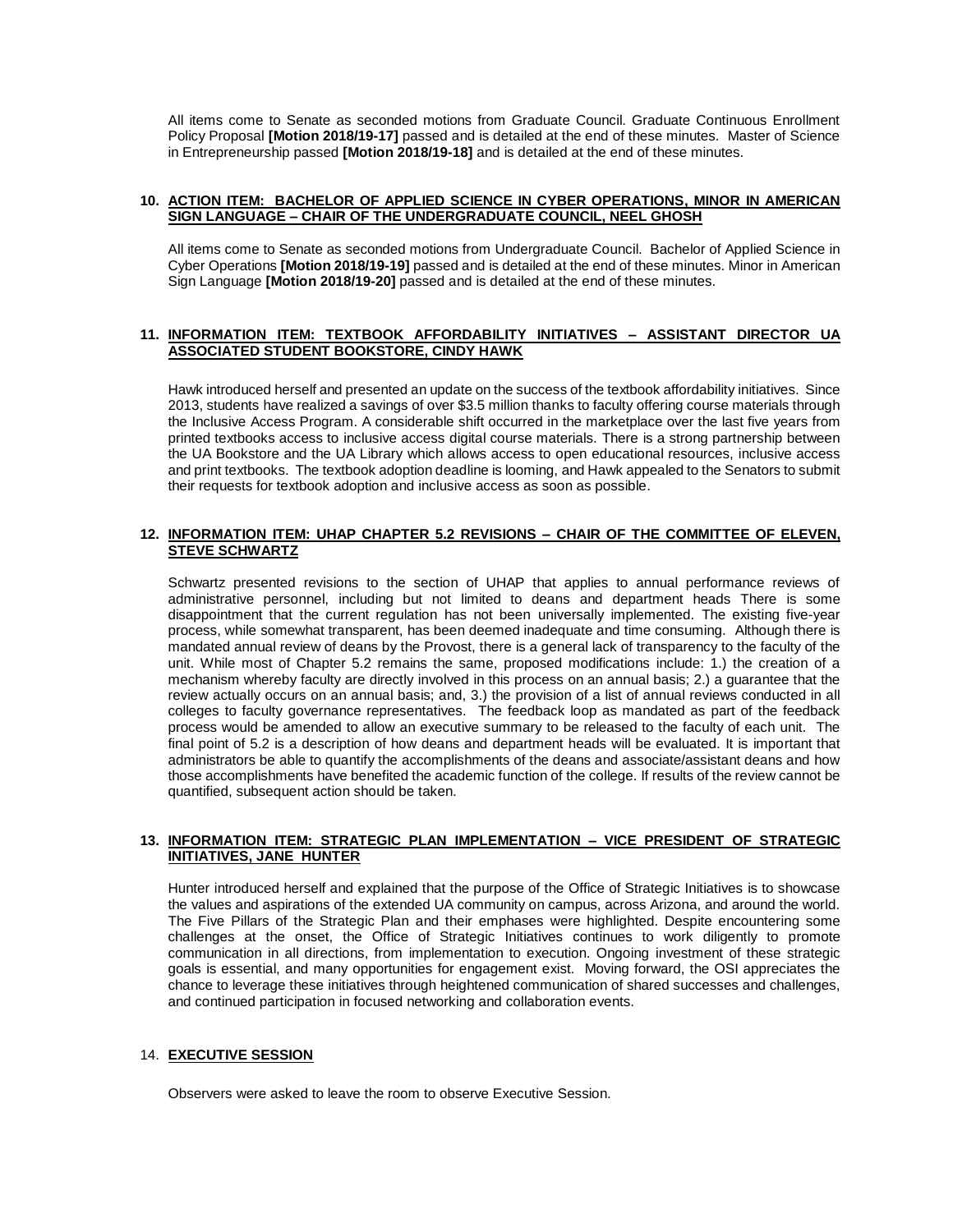## **15. OTHER BUSINESS**

### **16. ADJOURNMENT**

There being no further business, the meeting adjourned at 4:54p.m.

Amy Fountain, Secretary of the Faculty Madeleine Crespo, Recording Secretary

#### **Appendix\***

*\*Copies of material listed in the Appendix are attached to the original minutes and are on file in the Faculty Center.*

- 1. Faculty Senate Minutes of February 4, 2019
- 2. Report from GPSC
- 3. Report from APAC
- 4. Report from APPC
- 5. Report from the Faculty Officers
- 6. Report from the Provost
- 7. Report from the President
- 8. Faculty Constitution pending changes
- 9. Faculty Bylaws pending changes
- 10. Proposal for the Graduate Continuous Enrollment Policy
- 11. Master of Science in Entrepreneurship
- 12. Bachelor of Applied Science in Cyber Operations
- 13. Minor in American Sign Language
- 14. UHAP Chapter 5.2 Revisions
- 15. Strategic Plan Implementation PowerPoint

#### **Motions of the Meeting of March 11, 2019**

**[Motion 2019/19-13]** Motion to establish the Petitions Committee as a University Committee with Shared Governance Participation. Motion was approved as a housekeeping change.

**[Motion 2019/19-14]** Motion to avoid meetings of Senate on religious holidays. Motion was approved as a housekeeping change.

**[Motion 2019/19-15]** Motion to create continuity in the size of the Faculty Senate. Motion was declined.

**[Motion 2019/19-16]** Motion to correct Bylaws Article V, Section 3, to correct erroneous requirements for membership of the Nominating Committee. Motion was approved to be sent to a vote of the General Faculty.

**[Motion 2019/19-17]** Seconded motion from Graduate Council to approve changes to Graduate Continuous Enrollment Policy. Motion carried.

**[Motion 2019/19-18]** Seconded motion to approve Master of Science in Entrepreneurship. Motion carried.

**[Motion 2019/19-19]** Seconded motion from Undergraduate Council to approve the Bachelor of Applied Science in Cyber Operations. Motion carried.

**[Motion 2019/19-20]** Seconded motion from Undergraduate Council to approve the Minor in American Sign Language. Motion carried.